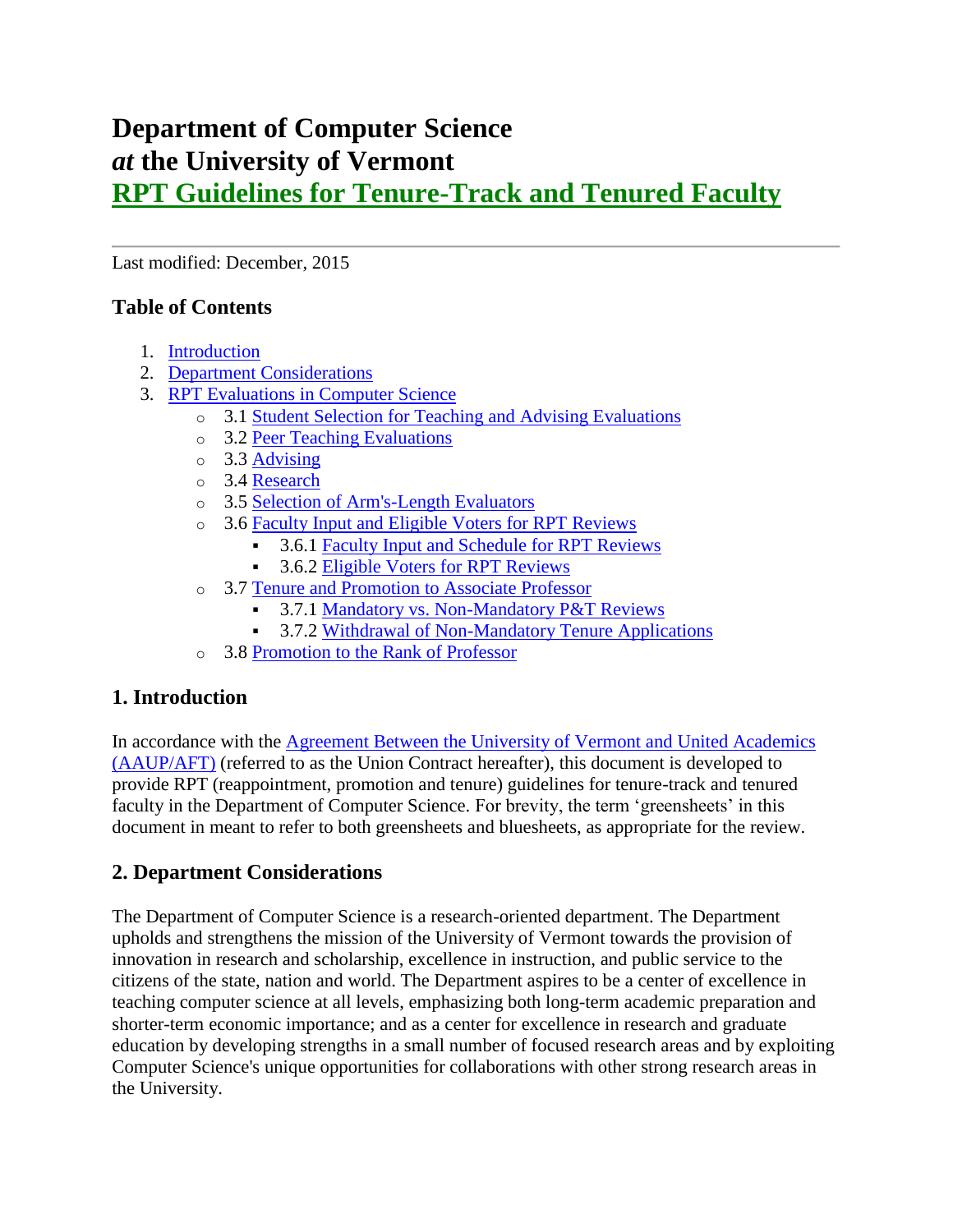Each tenured and tenure-track faculty member is expected to be an effective teacher and an active researcher in his/her research areas. The quality criteria for effective teaching and active research can be found from the Union Contract (Article 14).

# **3. RPT Evaluations in Computer Science**

For reappointment, promotion and tenure (RPT) evaluations, the Department applies the Evaluation of Faculty and Reappointment, Promotion and Tenure Criteria and Procedures in the Union Contract (Article 14), and has the following additional specific descriptions.

# **3.1 Student Selection for Teaching and Advising Evaluations**

- 1. The candidate will nominate 4-6 students for teaching evaluations and 4-6 students for advising evaluations (with possible overlaps) for reappointment, and 6-8 each for tenure and promotion to Associate Professor or for promotion to Professor.
- 2. An ad-hoc committee will provide up to 6 students for teaching and up to 6 students for advising (and up to 8 each for tenure and promotion to Associate Professor or for promotion to Professor):
	- a. The ad-hoc committee will be formed each academic year for all RPT candidates.
	- b. The ad-hoc committee will consist of at least two members.
	- c. The Department Office will provide (i) the candidate's student lists with grades since the candidate's last greensheet review, (ii) the candidate's current advisee list, and (iii) the lists from the candidate (step 1 above).
	- d. The candidate will be allowed to cross out students from each list with reasons.
- 3. The Chair will contact all students from each of the lists in (1) and (2), and will provide a memo in the candidate's greensheets detailing the selection process. In the event that the same student is selected to evaluate both teaching and advising, s/he may write a single letter that addresses both teaching and advising.
- 4. If the response yield is inadequate, the candidate and the Chair may consult and make additional solicitations. Solicitations and deadlines for responses should be made early in the review process to achieve sufficient yield.

In extraordinary cases, exceptions to these guidelines may be worked out by the Chair with the candidate, and the Chair will document the reason for all adjustments.

## **3.2 Peer Teaching Evaluations**

For each greensheet review, the Chair will invite 2-3 faculty members to provide peer teaching evaluations. The candidate may confidentially identify faculty members who should not be invited for this purpose. Reasons must be provided beyond two exclusions.

All peer teaching evaluations will be done by qualified faculty. The Chair, in consultation with the candidate, may invite appropriate faculty members from other departments to provide peer teaching evaluations.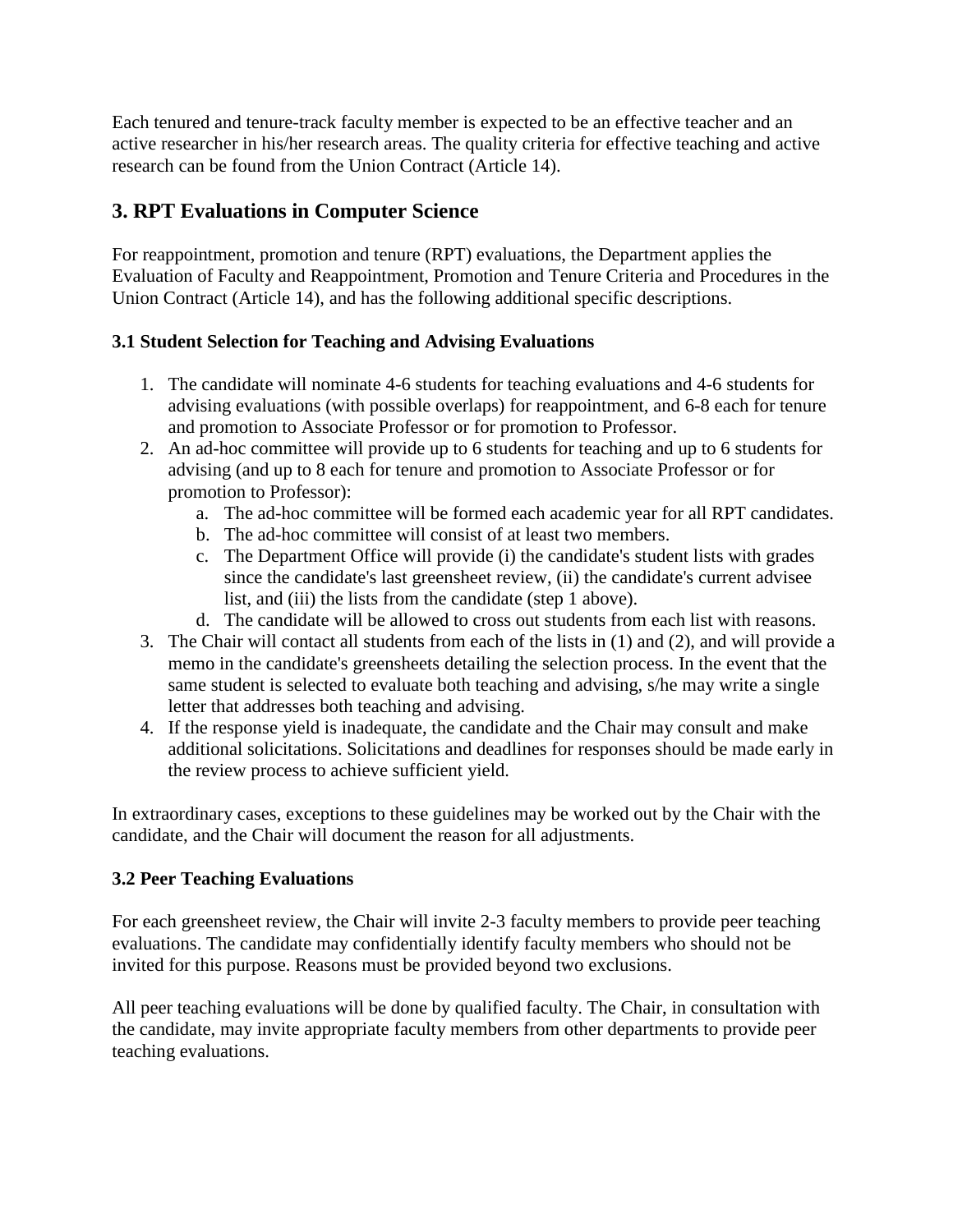The peer evaluators are advised to look over the candidate's course materials as well as attend at least one of the candidate's lectures.

# **3.3 Advising**

Candidates preparing greensheets are advised to have a separate section on advising. In addition to student numbers, it is useful to include other information with regard to both undergraduate and graduate advising, such as

- 1. attempts to establish student contact,
- 2. frequency of meetings and other interactions with advisees,
- 3. inservice training for advising, and
- 4. efforts to support the Department in advising.

## **3.4 Research**

According to the Union Contract, "each faculty member is expected to engage continuously and effectively in creative professional activities of high quality and significance." All tenure-track and tenured faculty members must provide evidence in this regard for their RPT reviews. All tenured and tenure-track faculty members of the Department are expected to actively engage in high-quality research, and their research activities are expected to be consistent with the Mission of the Department. Computer Science is an evolving discipline and is ever expanding in its reach and scope, and part of the Mission of the Department is to maintain a strong presence internationally at the research frontier in Computer Science, and to promote interdisciplinary (as well as multidisciplinary and cross-disciplinary) research.

Publication of refereed articles in both journals and conferences is very important; in many areas of computer science, publication in top-tier conferences is considered as prestigious as publication in top journals. Acquisition of competitive grant and contract support is considered an indication of recognized research competence and productivity. Similarly, invited lectures or publications, journal editorship, or service as a major officer in a professional society, may be considered as recognition of scholarly achievement. Patents, software products, monographs, book chapters, unpublished conference presentations, and other products of scholarly activity may also be considered. However, the Department does not simply count the publications and the grant money, nor does it take a restrictive, static view of what constitutes Computer Science research. The emphasis is on research quality.

For peer-reviewed journal publications, the candidate is advised to provide information regarding the standards of the journal and its standing in the discipline. For conference proceedings, the candidate is asked to distinguish the level of peer-review (fully-refereed, abstract-refereed, nonrefereed) and to provide information about the conference acceptance rates, if possible. For monographs and book chapters, the candidate is advised to provide information regarding the review process of the press, and whether or not the work was invited. Candidates are encouraged to outline the significant contributions of each major publication and evidence of research impact.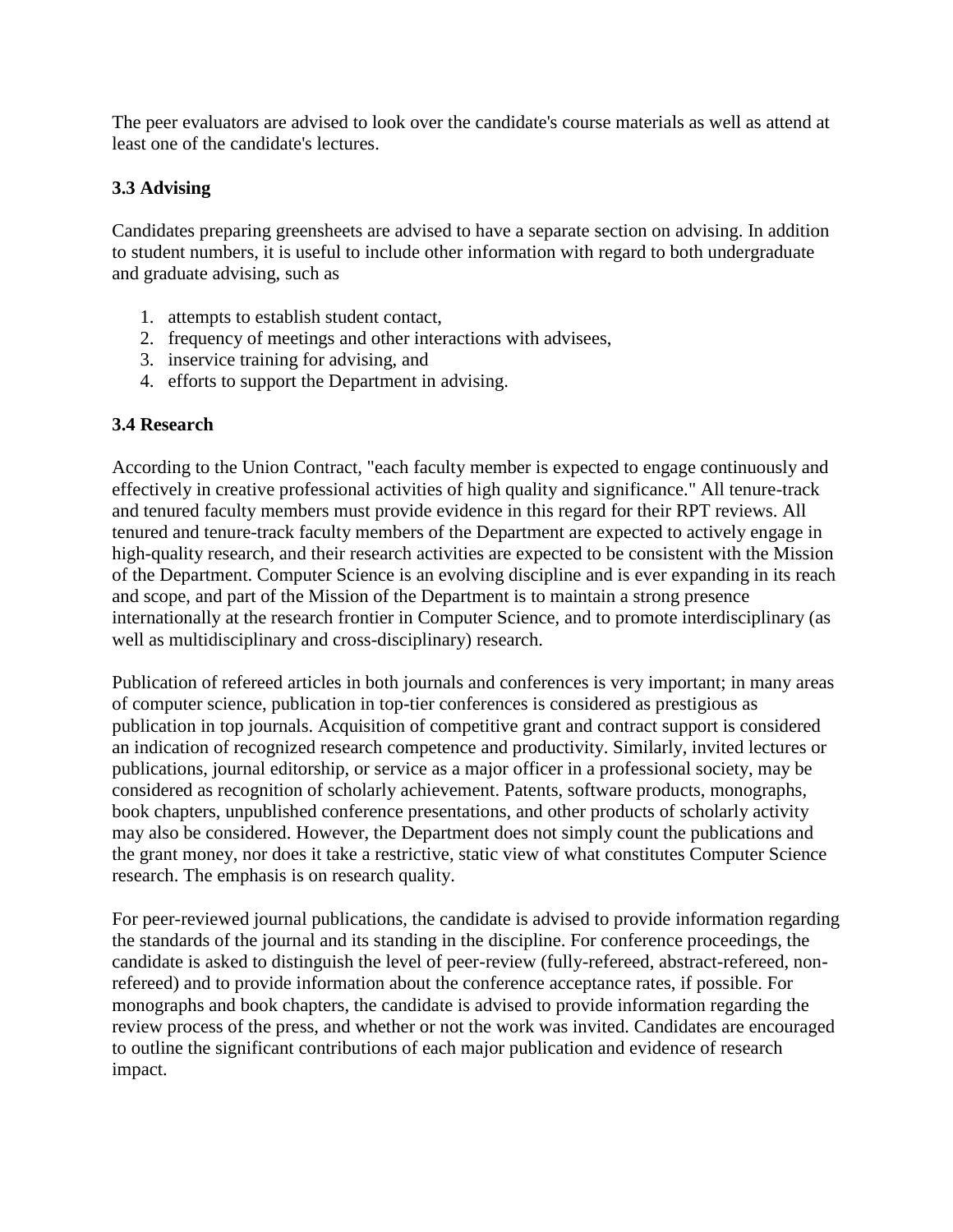Collaborative, interdisciplinary, multidisciplinary, and cross-disciplinary research is strongly encouraged. For joint publications, the candidate should describe their role in the joint effort. For all RPT reviews but the first tenure-track reappointment, the candidate will be asked to provide contact information for co-authors with whom the candidate has created or published joint work since the last RPT review. These co-authors will then be invited by the Chair to comment on their perception of the role of the candidate in their joint work. For interdisciplinary or crossdisciplinary work, the candidate is advised to describe the nature of the publication venue and the relationship of the research to Computer Science.

# **3.5 Selection of Arm's-Length Evaluators**

For the following tenure-track/tenured faculty RPT reviews, "arm's-length" evaluators will be solicited to provide external reports:

- tenure and promotion to Associate Professor, and
- promotion to the rank of Professor.

Arm's-length evaluators are individuals who do not have a significant personal relationship with the candidate. Former students, thesis advisors, colleagues, co-authors, or collaborators, for example, generally do not constitute arm's-length evaluators.

Also, arm's-length evaluators should

- 1. Be acknowledged scholars and practitioners in the discipline of the candidate at other institutions. These scholars and practitioners should be capable of providing an objective, informed assessment of the candidate's work.
- 2. Be tenured at their home universities (and for promotion to the rank of Professor, have the same or an equivalent rank), if they come from academia.
- 3. Have expertise in at least one of the candidate's research areas.

The Chair will provide the arm's-length reviewers with a dossier prepared by the candidate including all pertinent facts regarding the candidate, with access to the candidate's representative publications and other creative work, and will ask them for comments on

- the quality of the candidate's research,
- the candidate's research contributions to his/her research field,
- the candidate's productivity relative to other academics at a similar stage in their career,
- the candidate's potential as a research leader, and
- the publication and review standards of the journals and conference proceedings in which the candidate has published, and their standings in the discipline.

#### **The Selection Process for arm's length evaluators:**

- 1. The candidate is asked to provide 10 nominations.
- 2. The Chair compiles 10 other names from other sources.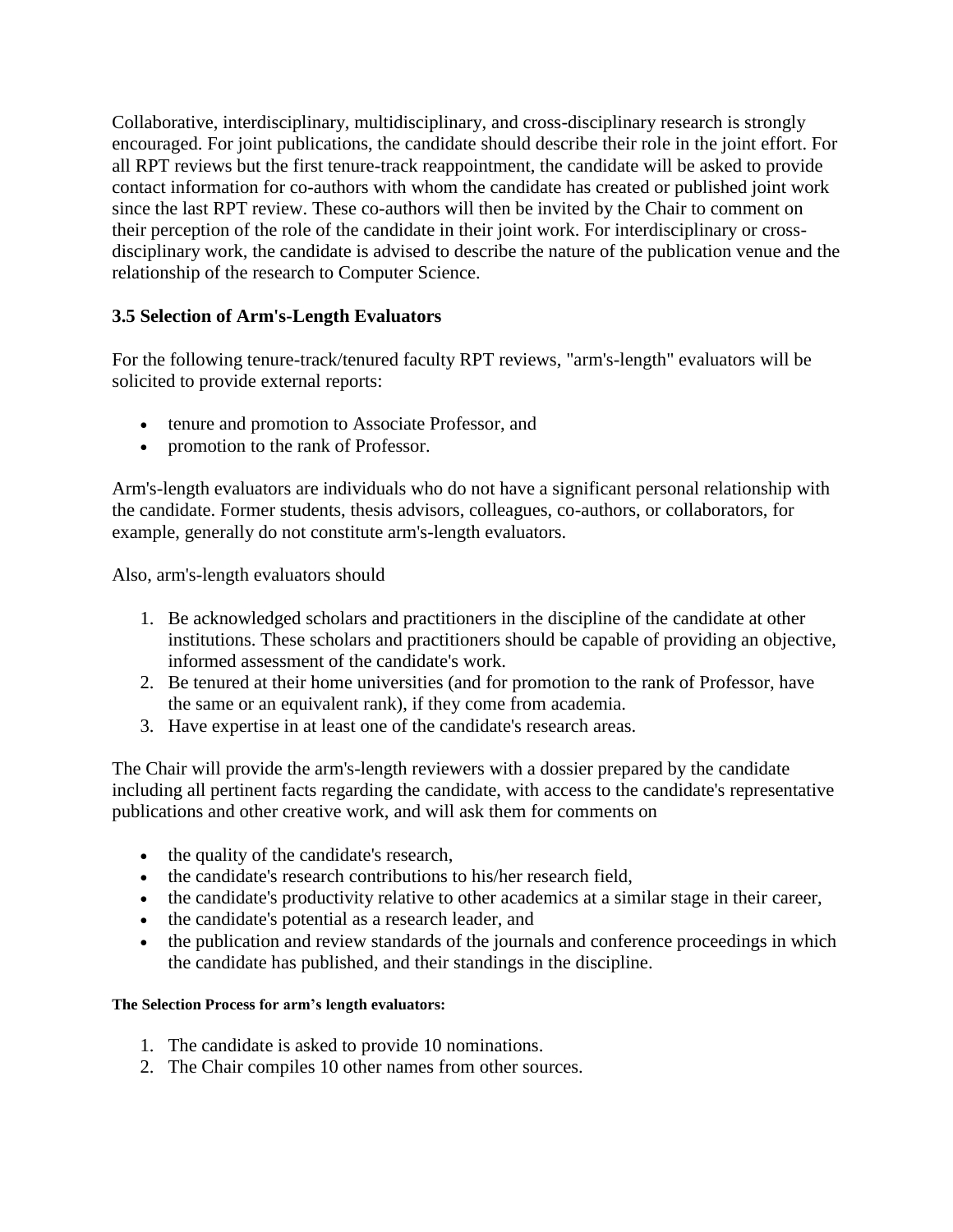- 3. The Chair shows the 10 other names to the candidate and asks the candidate to identify (1) any names that are not at arm's-length, and (2) any names that the candidate deems inappropriate as evaluators (reasons must be provided beyond two exclusions). The Chair may repeat steps 2-3 in order to have a sufficient number of names.
- 4. The Chair selects and contacts 10 names from the combined list, with at least half from the candidate's list.

In extraordinary cases, exceptions to these guidelines may be worked out by the Chair with the candidate, and the Chair will document the reason for all adjustments.

In the RPT dossier provided for all faculty to review, the Chair will list the final 10 names (step 4) and mention who were nominated by the candidate and who were solicited by the Chair independently. In all cases, the Chair should provide a clear explanation of the professional qualifications of the evaluators and the process by which they were selected.

# **3.6 Faculty Input and Eligible Voters for RPT Reviews**

#### **3.6.1 Faculty Input and Schedule for RPT Reviews**

The Chair should set an appropriate schedule for each RPT review, so that the completed greensheets will be ready for faculty review *at least 2 weeks before the submission deadline to the Dean's Office*.

Once the greensheets are ready for faculty review, all faculty members, tenured and untenured (including tenure-track/tenured faculty, research faculty, Lecturers, and Senior Lecturers) will be invited to review the greensheets and share their advice concerning the candidate with the Chair within a week. The feedback will be documented in the Chair's Evaluation.

At the beginning of the second week after the greensheets are complete, the Chair will convene (i) a meeting of all faculty members to discuss the greensheets, and (ii) a closed session for all eligible voters (as defined in Section 3.6.2) to vote on whether or not to recommend the candidate's application. This vote will be recorded in the Chair's Evaluation.

After the above faculty feedback and eligible voters' vote, the Chair will decide whether or not to recommend the candidate's application, and will inform the candidate with a detailed Chair's Evaluation.

#### **3.6.2 Eligible Voters for RPT Reviews**

When a candidate applies for promotion to a particular rank, only those faculty members who are already at this rank or above are eligible voters. When a candidate applies for reappointment at a particular rank, only those faculty members who have successfully passed their reappointment at this rank, are eligible voters.

• For a first tenure-track reappointment review, only tenured faculty members and those tenure-track faculty who have successfully passed their first reappointment review are eligible voters.